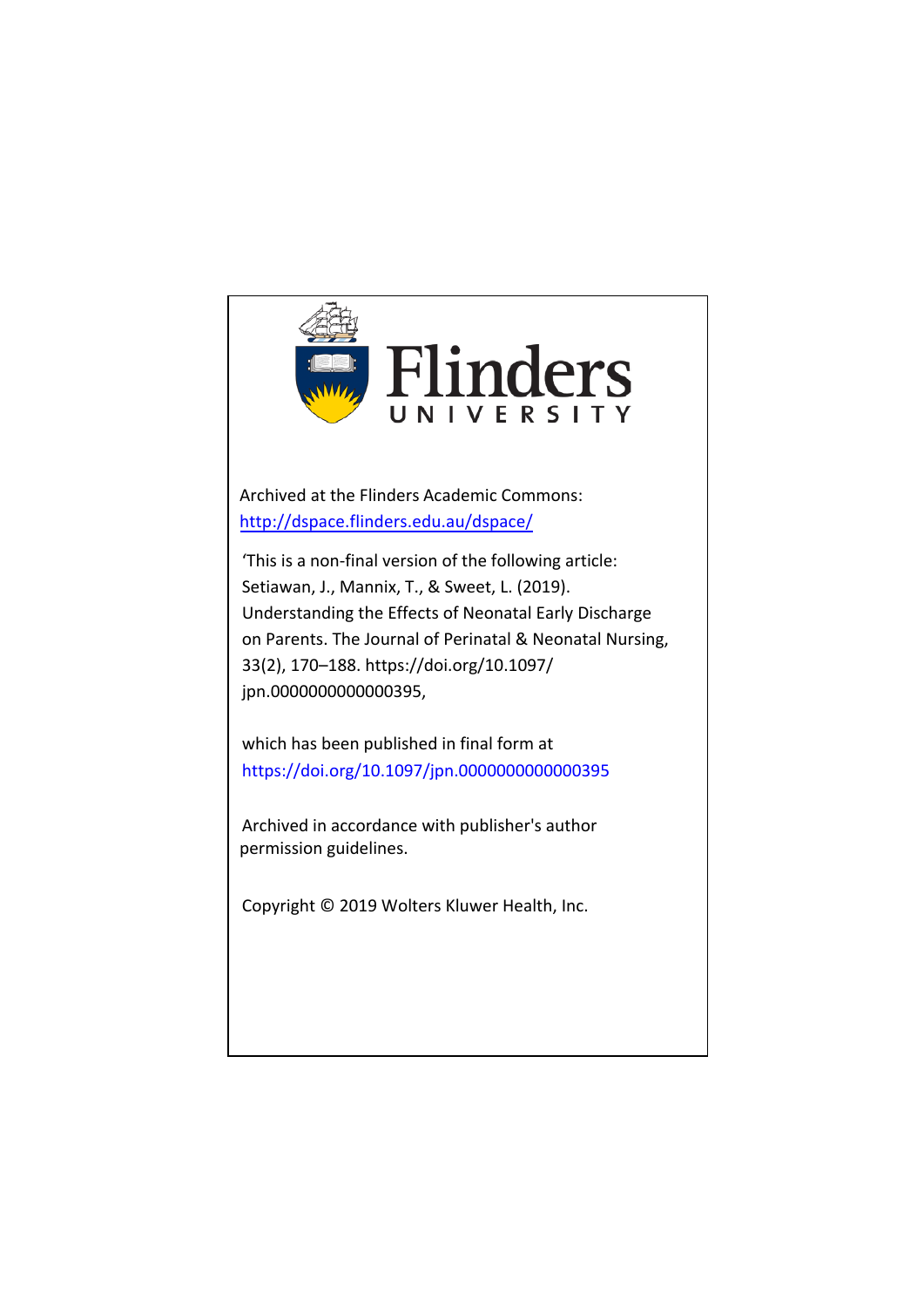## Abstract

*Problem:* A Neonatal Early Discharge (NED) program is a supported process where preterm infants leave hospital before they have established full sucking feeds, and are gavage fed by their parents while they transition to breast and/or bottle feeds. While there is some evidence in the literature describing the outcomes of this process for preterm infants, there is even more limited evidence of the effects and outcomes of these NED programs on parents.

*Objective:* To summarize and critically appraise the literature regarding the effects of neonatal early discharge on parents.

*Method*: A literature search was conducted for English language publications since 2007 using Medline, Cumulative Index of Nursing and Allied Health Literature (CINAHL), PsycINFO and Google Scholar. A total of 20 primary articles met the inclusion criteria for the review.

*Conclusion:* An integrative thematic synthesis identified four themes: establishing parenting skills/confidence, bonding with the newborn, psychological distress, and the need for support and resources. Findings suggests that parents have various concerns regarding discharge from the neonatal unit, and therefore support from health professionals and family play a crucial role during the experience. There were also various external factors such as socioeconomic status and cultural differences which impact on parents differently, and it is therefore challenging to draw definite conclusions. This warrants further research in the area.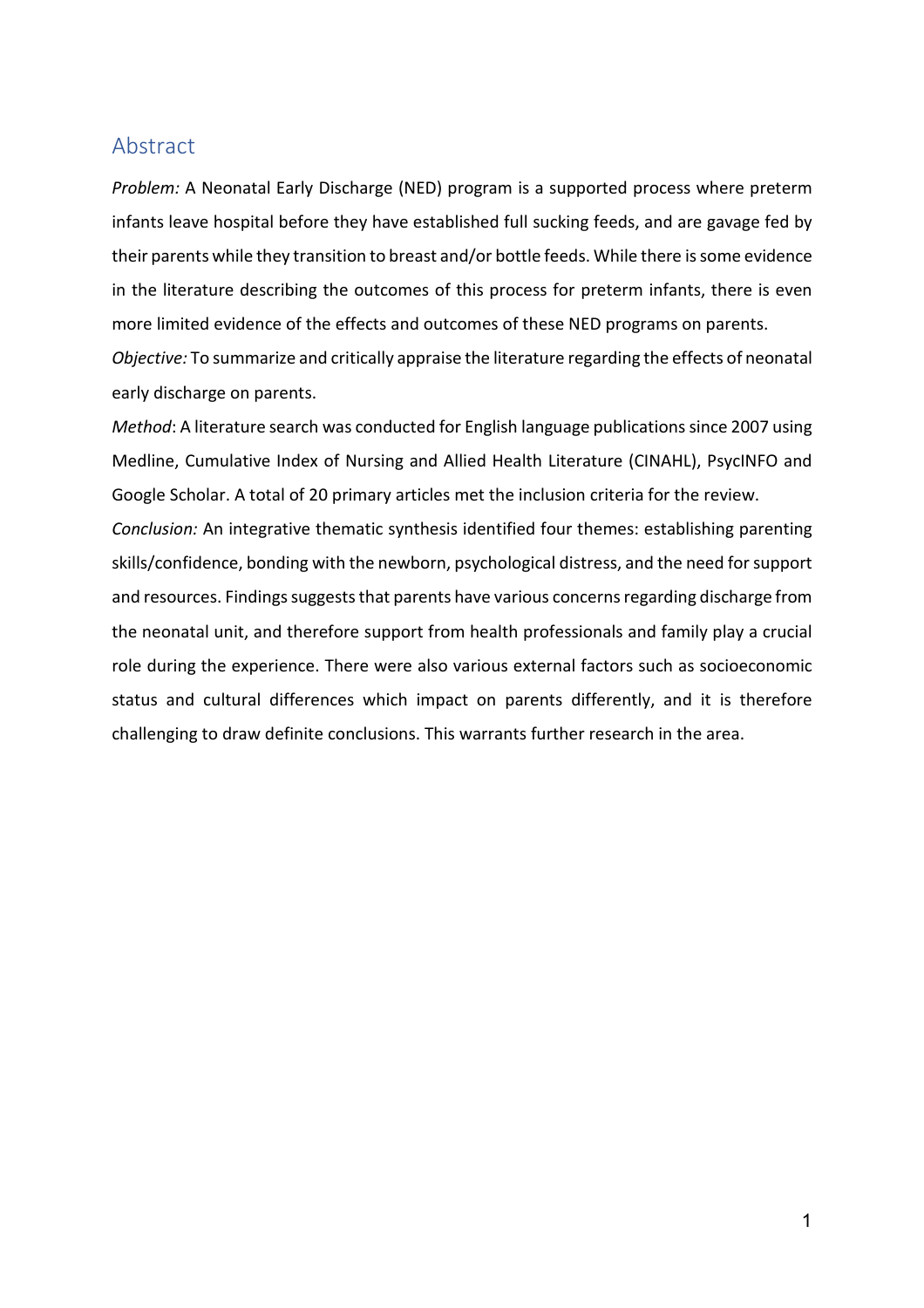# Statement of significance

Problem or issue: The increasing survival of preterm infants has placed pressure on healthcare services to consider alternate care models. Neonatal early discharge is one model where stable preterm infants requiring gavage feeds are sent home in the care of their family. Little is known of the impact of this model of care on parents.

What is already known: Previous research of the effects on parents of having a preterm baby have focused on the in-hospital period and the long-term consequences. Discharge of stable well preterm infants from the neonatal unit has various effects on parents, including stress.

What this paper adds: Neonatal early discharge facilitates bonding between parents and their preterm baby. These parents need to develop specialized skills to care for their infant at home, such as gavage feeding. Support from hospital staff, especially neonatal nurses/midwives, and other families, helps parents to cope with their baby and manage their psychological distress.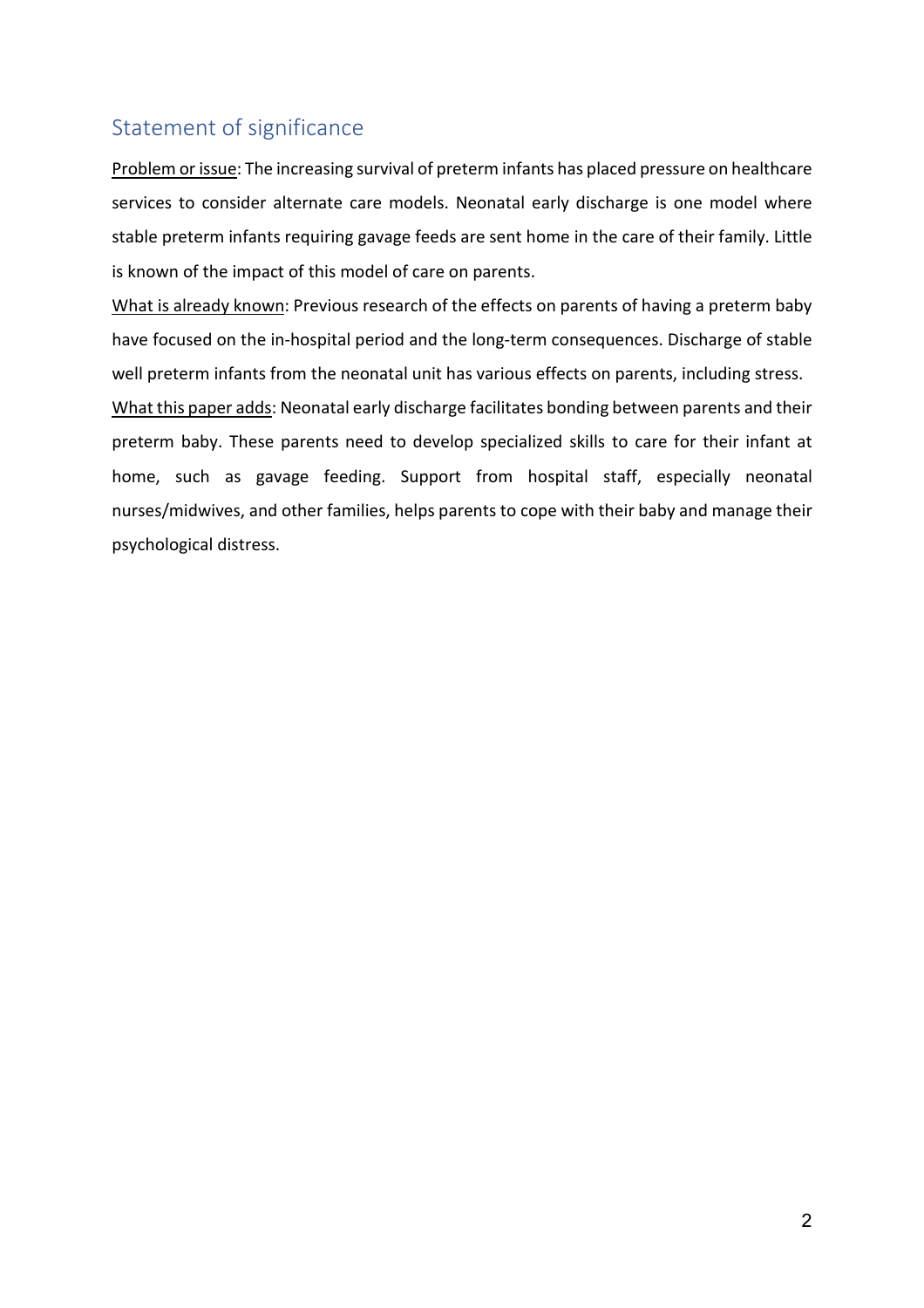# Introduction

Over the last two decades the rate of preterm births has increased significantly throughout the world. <sup>1</sup> In industrialized countries, the rate of survival over this same period has increased substantially due to socioeconomic improvements, and advances in obstetric and neonatal care.<sup>2</sup> The Neonatal Intensive Care Unit (NICU) is an environment of advanced medical technology improving infant survival, but one that is also known to limit parents' interactions with their newborns, often preventing them from providing basic care for their infants. <sup>3</sup> This, among numerous other effects, commonly impairs the establishment of bonding and attachm1ent between the infant and family, and may also affect the infants' future growth and development.<sup>4</sup> While care in the NICU has contributed significantly in decreasing mortality of preterm infants over the years, studies have found that the transition from the neonatal unit (NNU) to home is not necessarily an easy journey, especially for parents. 5

The model of care for preterm neonates has changed over the last two decades. Traditionally, after stabilization in the NICU, neonates stayed in special care units until they were fully breast- or bottle-fed and were then discharged into the care of their families. 6 In 1989, a formalized program of Neonatal Early Discharge (NED), also referred as an Early Discharge Program (EDP) was recommended in the United Nations Convention of the Rights of the Child (United Nations Human Rights, 1989). Such programs were thought to unite families sooner, allowing for earlier establishment of bonds and family adaptation. $6$  A NED program is an opportunity for a smoother transition between the neonatal unit and home. <sup>5</sup> In contrast to standard discharge from the NNU, preterm infants on NED programs go home requiring gavage feeding or supplemental oxygen therapy. The early discharge of infants receiving gavage feeding in conjunction with breastfeeding or bottle feeding in the family's own home has been found to be safe and feasible.<sup>7, 8</sup>

Research has shown that, following preterm birth, infants and their families require extra support such as intensive medical treatment and psychological support. <sup>6</sup> There have been numerous studies on the effects of preterm birth and discharge of a preterm infant on parents. However, little is known about the effects on parents following NED. A descriptive article from Bathie and Shaw<sup>9</sup> outlined the potential benefits when a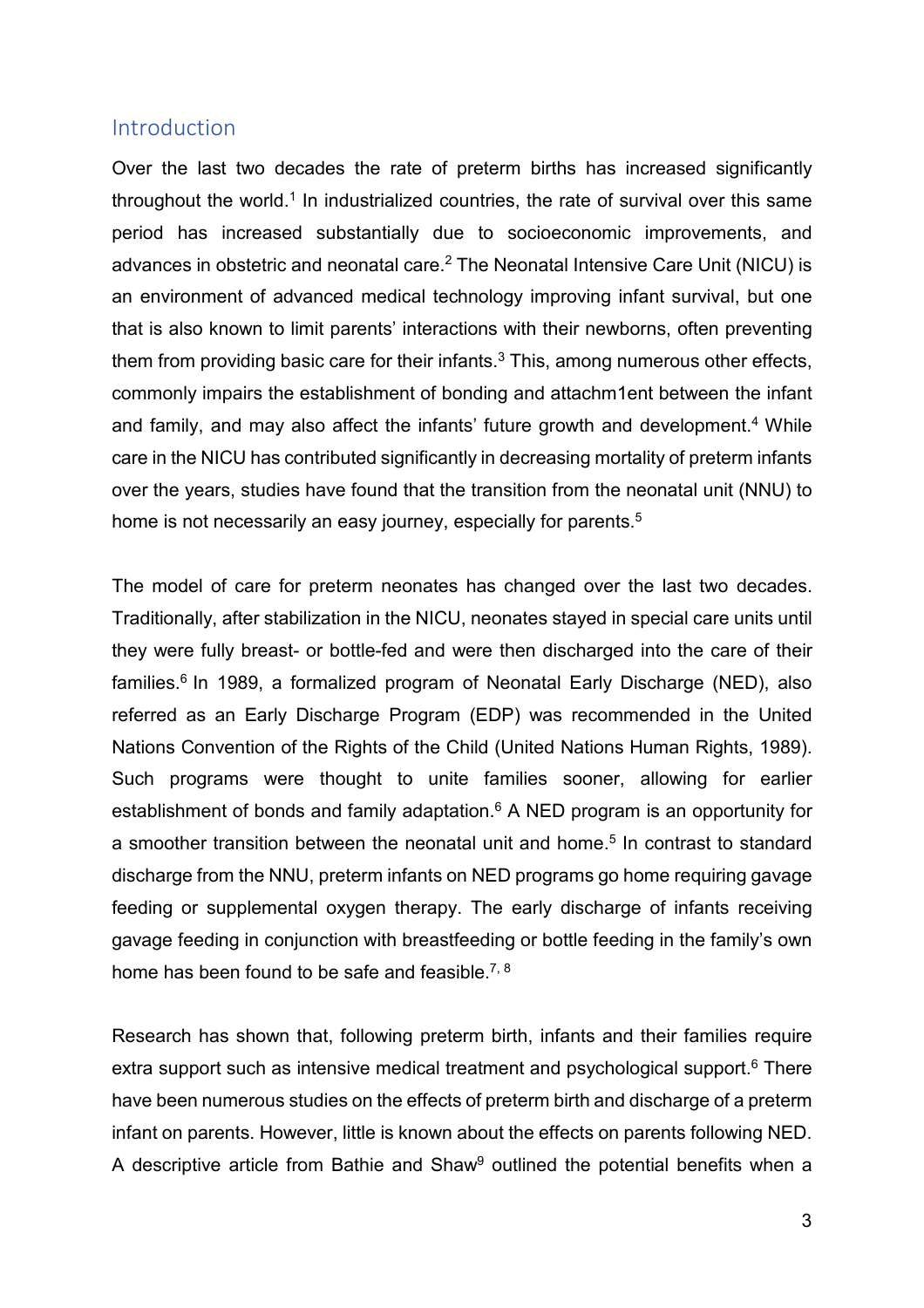neonate is sent home on a NED program with a nasogastric tube in situ. Although NED programs were found generally to receive good feedback from families, studies are still being conducted regarding the appropriate discharge process to assist parents through the transition from hospital to home. An effectively planned hospital discharge would guarantee the continuity of the preterm infant's care at home.<sup>4</sup> However, Sneath<sup>10</sup> found that healthcare professionals and parents may have differing views about how best to prepare families for the early discharge of their baby. 11

The purpose of this review was to locate, critically appraise and synthesize the literature published about the parental experience and outcomes of NED programs, as well as the role of health professionals and support systems in fulfilling the needs of parents following their neonate's early discharge from the NNU. The literature search strategy and critical appraisal approaches, collation of themes and discussion of the findings, limitations and conclusions of this review are described.

# Literature review method

#### Search Strategy

A literature search was conducted identifying publications describing NED programs and their effect on parents. The search was completed during May 2017 – April 2018 using electronic databases predominantly used to disseminate nursing and midwifery research (Cumulative Index of Nursing and Allied Health Literature (CINAHL), Medline and PsycINFO) as well as the internet search engine Google Scholar. Key terms included: "neonate" or "preterm infant", "early discharge", "neonatal intensive care unit", and "psychological adaptation of parents".

Inclusion criteria included English language papers published in the period of 2007- 2018 and included content about parental experiences following neonatal discharge. The eleven-year period was used as limited relevant research was available within a five-year period. All research methods were eligible and only primary peer-reviewed research were included. Additionally, the bibliographic mining technique was applied, utilizing the reference lists of each relevant article. The outcomes for these searches are shown in Table 1.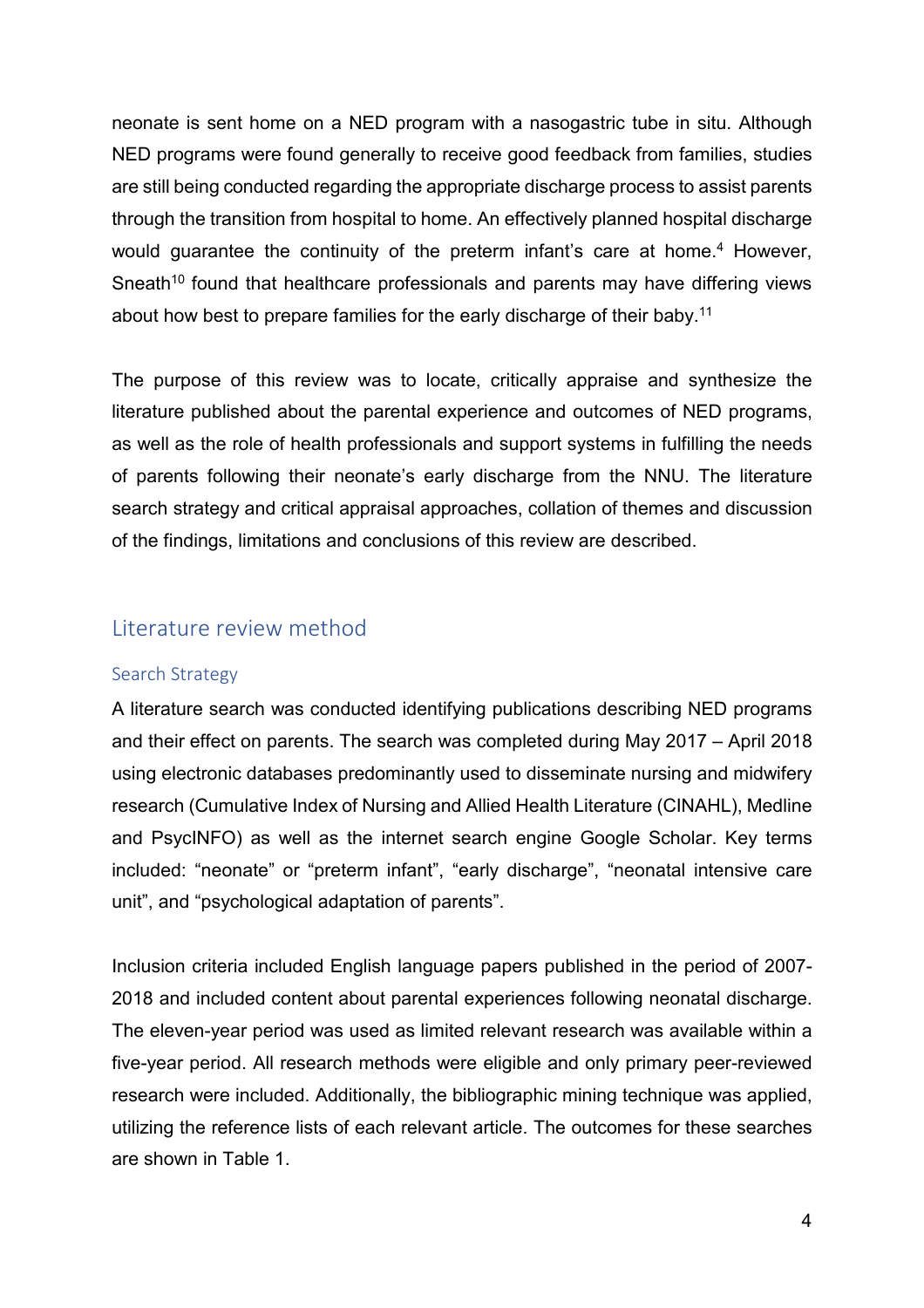Titles and abstracts were screened for relevance, with 24 full text articles being read. Nine articles were excluded due to irrelevance, language limitation or not meeting the selection criteria, leaving 15 articles. Five further articles were subsequently located in the reference lists of include articles, which resulted in a total of 20 articles in this literature review. The search process is summarized in Figure 1. A summary of the articles can be found in Table 2*.* Each article will be hereafter referred to as their number in Table 2*.* 

### Critical appraisal

Critical review guidelines for qualitative and quantitative studies were adapted from Schneider et al.<sup>12</sup> These quidelines were used to critically appraise the studies, identifying their weakness and strengths and the results are summarized in Tables 3 and 4. Following the critical appraisal, all 20 identified articles demonstrated appropriate rigor or trustworthiness and remained in the review.

## Analysis of literature

A thematic/narrative analysis process was used to synthesize the findings. <sup>13</sup> The selected articles were examined using descriptive coding techniques and each research article was interrogated for the findings and points of interest that directly related to the review question. A list of codes was generated, and common codes were grouped together. During this process, codes were checked for meaning and context to ensure category development was consistent and faithful to the primary sources. $^{\rm 13}$ The primary researcher presented codes and categories to the team for discussion and refinement. Following discussion and cross checking between the literature, codes and categories, overarching themes were developed and agreed upon by the team.

# Findings

A narrative review was written to reflect the themes arising from the thematic analysis of the synthesized data from the 20 articles. Only 3 studies specifically addressed the phenomenon of interest, i.e. the effects of neonatal early discharge from the NNU on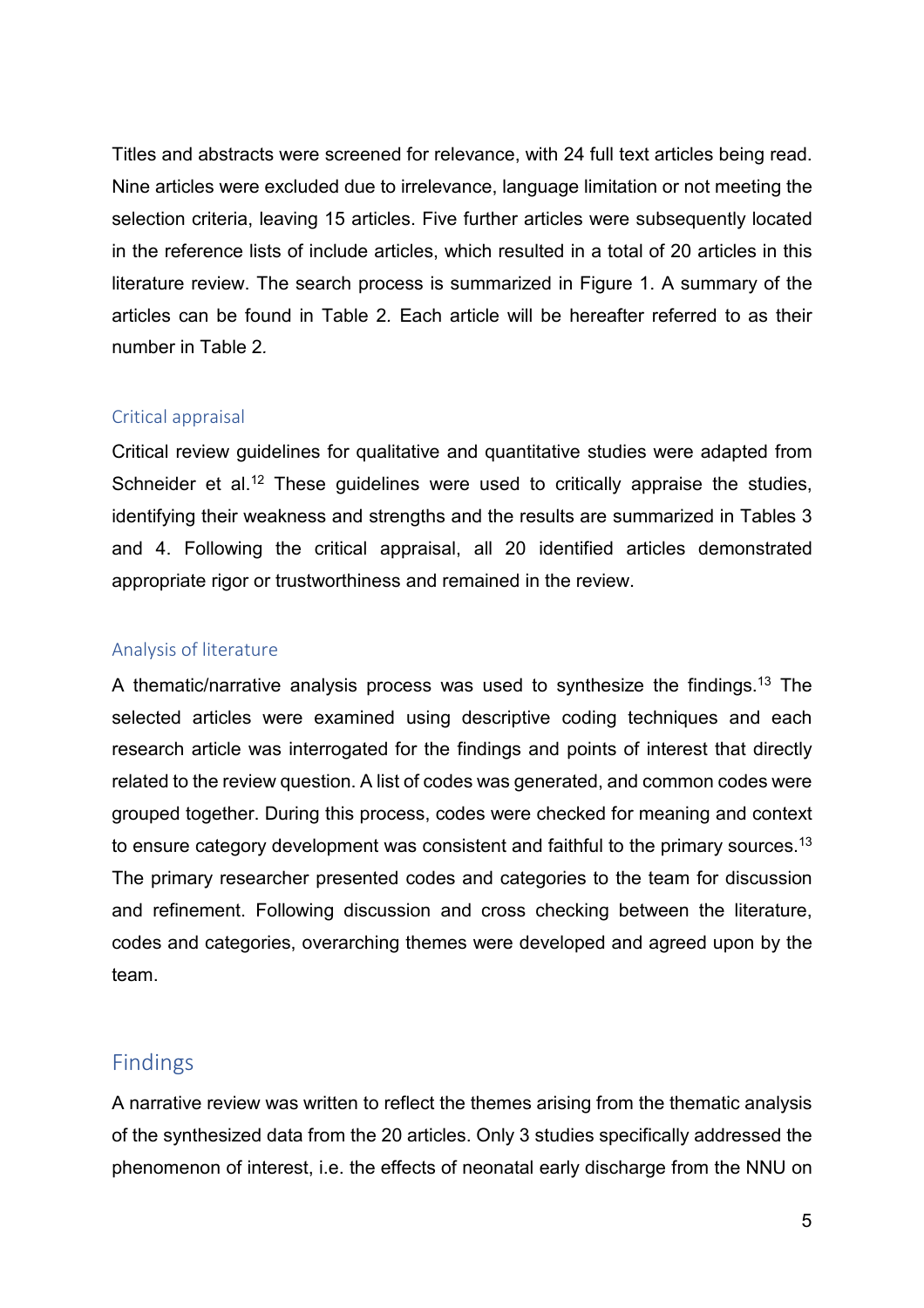parents, 6,27,29 while the other studies focused on the effect on parents of a traditional discharge from the NNU. These latter papers remained in the review as they offered useful insights into the impact and needs of parents upon discharge of preterm infants, which are even more relevant when planning early discharge. The effects on parents were able to be categorized into 4 themes: establishing skills/confidence; bonding with their newborn; psychological distress; and the need for support and resources. Some studies also highlighted other barriers for neonatal discharge which then lead to further considerations regarding discharge planning.

Most studies (n=16) were qualitative in nature and featured interviews of parents after their infants were discharged from a neonatal unit. Studies were conducted in countries such as the United States of America, Spain, Brazil and some European countries. Accumulatively, this review included 850 mothers' or couples' experiences of neonatal discharge.

### Establishing parental skills/confidence

Parents were found to have very low confidence in caring for their newborn preterm infants at the time of discharge.<sup>14,15,22,23,30</sup> These included basic parenting skills such as how to care for the infant on a daily basis and how to recognize if the infant was doing well or not. The parents in some of these studies were not aware of the supplies they might need once their preterm infant came home, or the post-discharge plan of care. 4,5,14,15,30 Some studies also highlighted parents' concerns about not knowing how to interpret their baby's cues that may indicate their well-being, such as breathing patterns, weight gain and colour changes. 4-6,11,14,23-25,29 This skill was thought to be essential for early discharge of a preterm infant, and parents with other children even found their experience in the NNU to be helpful in relearning these skills. $^{\rm 3,26}$ 

Most of the neonatal units in the studies had a formal discharge education plan which included teaching and guidance from staff for a period of time before the actual day of discharge. 4,14,15,30 Some parents were appreciative of this because it gave them time to become familiar with their infants' needs; they learned to interpret their baby's cues and therefore learned how to respond appropriately in the security of the neonatal unit environment. As a consequence, they gained confidence in their capacity to take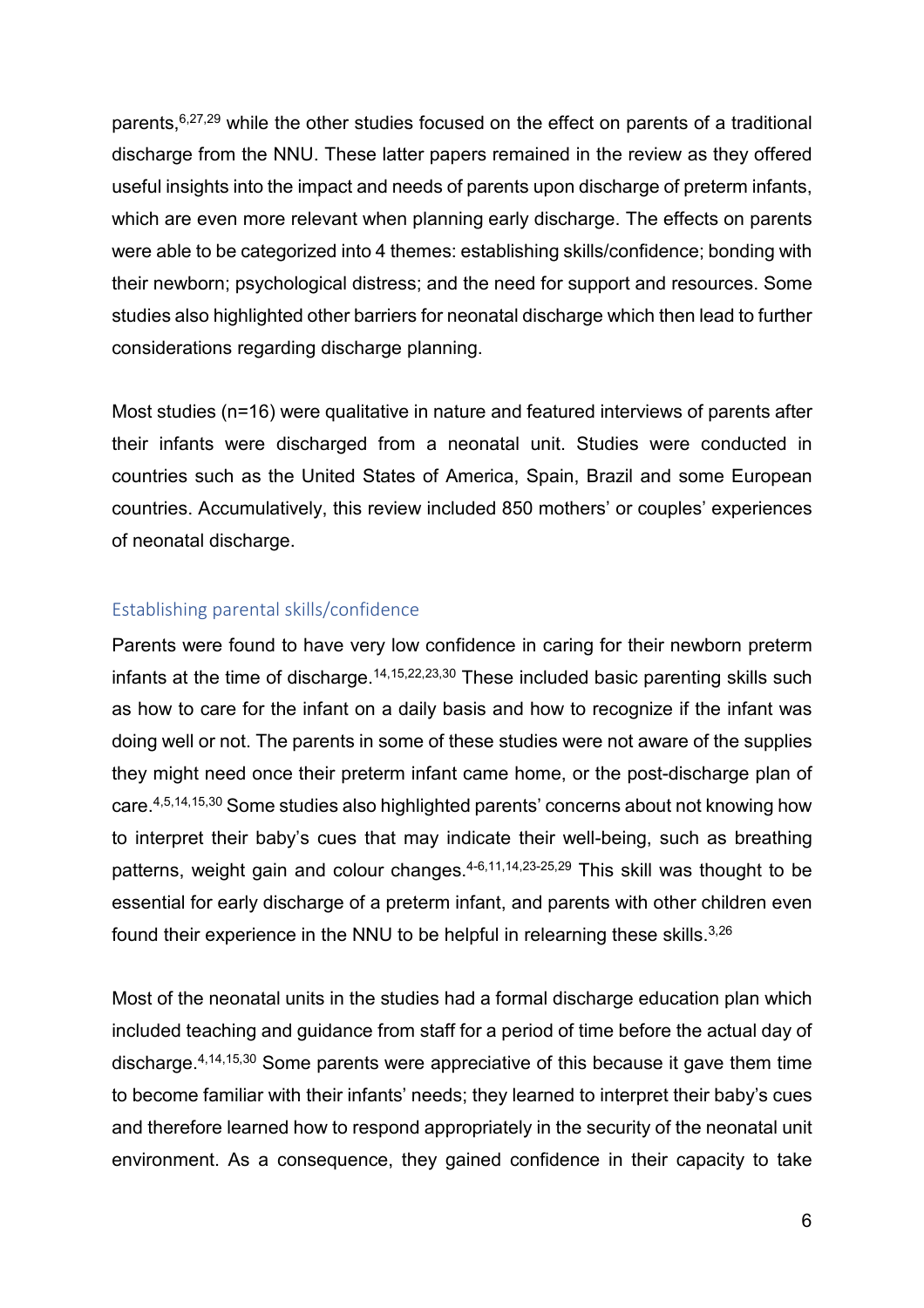responsibility for their infants at home. Positive feedback and hearing the neonatal unit staff say that their infant was doing well increased parents' perception of their infant's readiness for discharge.<sup>4,6,7,11,14,17,21,22,24,25,28-30</sup> Parents felt they gradually attained a primary role in their own and their infants' lives, rather than being on the sidelines, and their control and independence were strengthened by the preparation for their infant's discharge. 5,6,11,15,16,21

However, despite nursing staff's efforts in teaching parents how to perform some procedures for their infant, some studies found that parents still doubted that they knew everything necessary to care for their preterm infant at home. 4,16,18,22,28-30 Some parents feared doing something wrong or harmful to the infant, and this anxiety was especially heightened by the fact that they felt that leaving the supervised and highly specialized setting of the neonatal unit seemed inherently riskier and more uncertain. 19,21,22,28 For parents from neonatal units whose babies were followed up at home after discharge by other community healthcare workers (HCWs), parents perceived that after the months of support from nursing staff and other NNU staff, this support was taken away and replaced with care from HCWs whom they did not know. 19, 22 Some parents recommended better continuity of care, even if it involved a multidisciplinary approach (including physicians from different specialties, nurses, social workers, speech therapist, nutritionist) with attunement to the family's needs. 11,14,22,29

#### Bonding with their newborn

One of the most significant effects of neonatal discharge was the enhanced bonding between parents and infants. Several parents did not feel as though their infant was really theirs until they took them home. Only when at home did they feel like a proper family. 4-6,21,22,24,29 In addition, early discharge of the preterm infant also helped reduce the possibility of family fragmentation which may result from a longer hospital admission, and may also affect other siblings negatively. 6,27,29 Once home, parents took responsibility for infant care and subsequently perceived that their parenthood was closer to normal, giving them much more freedom as compared to when their babies were in the NNU. 4- 6,21,22,24,26,29,30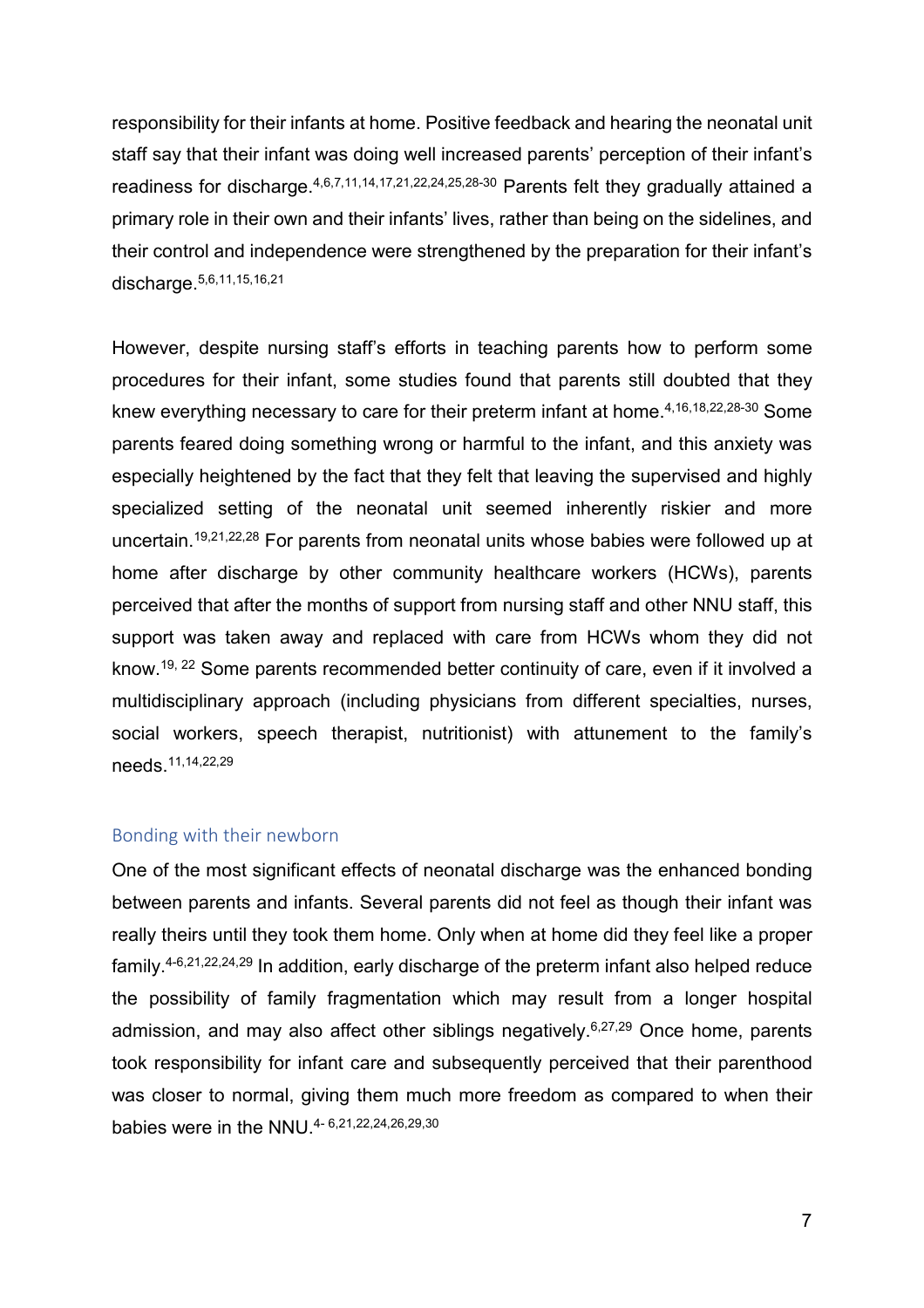Mothers, more than other members of the family, seemed to be affected the most by the positive effects of bonding with the new infant. On discharge, mothers experienced feeling great joy by having their babies with them 24 hours a day, without the schedule restrictions, and having contact in the intimate, warm and private space at home, where they could feel, see, touch their babies, embrace and feed them and do everything they and their babies needed and wanted.<sup>4,5,16,28,25</sup> Mothers described a self-governed role, in which they experienced their infants as becoming more their own. 5,17,26,28

Several studies stated that mothers went through pendulating emotions from feeling emotionally exhausted, to feeling relieved, from experiencing an insecure, to a secure bond. Failure to establish a bond early during hospitalization meant that some mothers could not establish a bond with their babies once at home. These mothers expressed a feeling of helplessness caring for their infants at home after hospital discharge. 16,25 Discharge from the neonatal unit meant a change in conditions under which attempts were made to establish a maternal-infant bond. The mother had left the regime that focused on her infant's survival and physical well-being in the neonatal unit, and now experienced a new expectation about creating a good relationship with her infant for the future. 5,17,30 Experiencing a sense of subordination in relation to the staff and the regimen in the neonatal unit made some mothers insecure in their relationship with their infants. 4,5,17,29

Socioeconomic circumstances also influenced the experience of parent-infant bonding, such that adolescents, working fathers and Indigenous parents had particular challenges. Specifically, these included cultural barriers, short maternity leave, far distances between hospital and home, the cost and inconvenience of transportation or temporary housing, and a lack of access to specialized/emergency care in rural areas outside cities. 11,23,24,29,30

#### Psychological distress

The experience of coming home was very different between families. Some saw it as easy,<sup>6,19,30</sup> but most families experienced ambivalence and ended up paying an emotional price inclusive of significant stress. 6,19,30 Parents described the burden of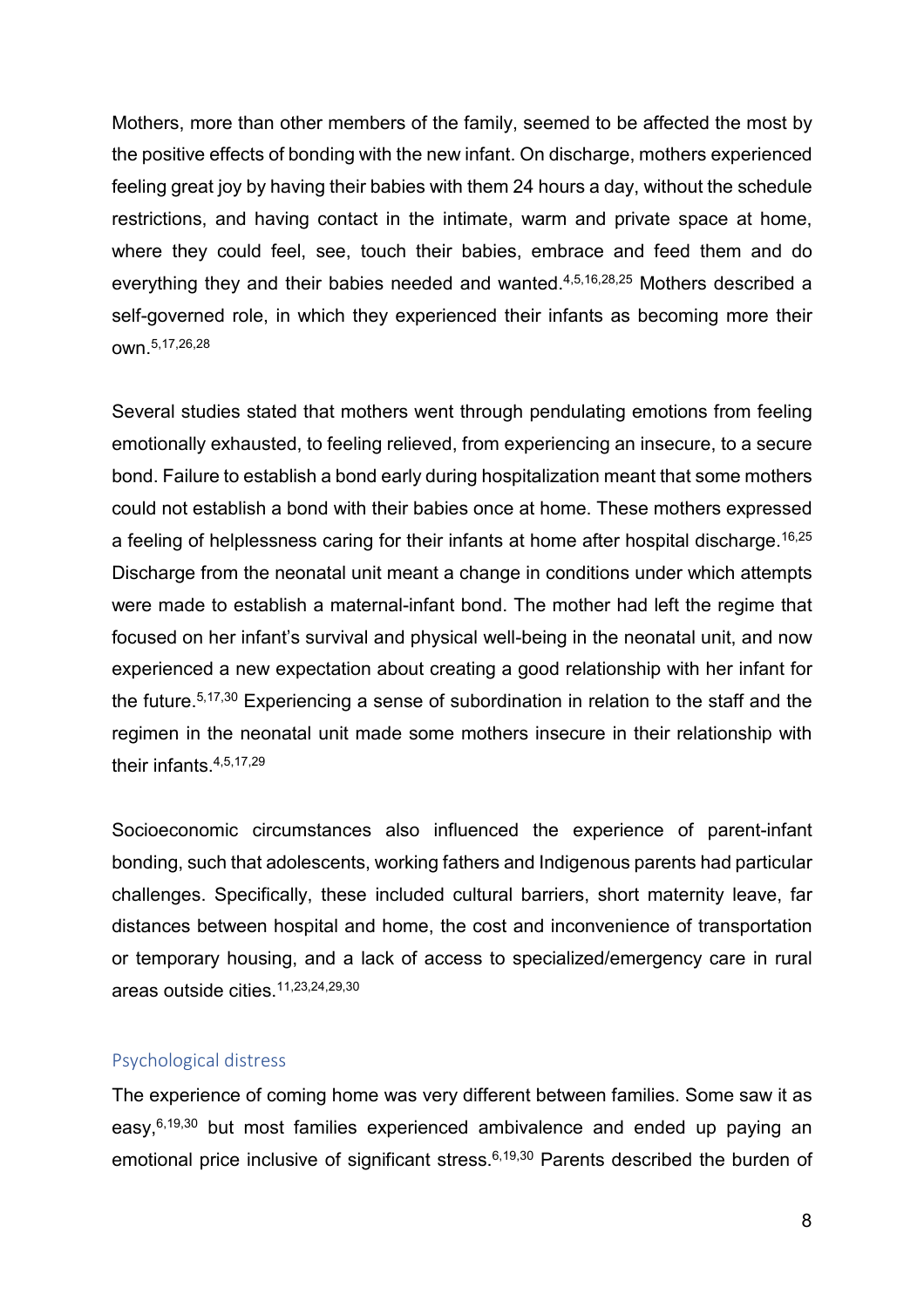responsibility as very large, overwhelming or anxiety-inducing. 6,19,30 Many experienced mixed feelings in the first few weeks at home. Negative feelings manifested as worry, nervousness and frustration, while positive feelings included happiness, optimism, excitement and unconditional love. Mixed feelings were defined as simultaneously conflicting feelings included happiness, frustration, stress, fear, excitement and uncertainty. 4,19,21-23,25,26,28,29

Leaving the well-regulated, highly specialized environment of the neonatal unit left parents filled with fears, insecurity and uncertainty. 5,6,11,14,18,19,23,26-28 Parents faced additional stress factors in the process of having a hospitalized preterm infant, including the higher chances of the infant dying, especially for those whose future seemed more uncertain. 16,19,23,28-30 Studies concluded that neonatal discharge, early or otherwise, did not modify parental concerns about issues such as sudden infant death syndrome, or reduce requests for help with understanding and adapting to the uncertainties of prematurity. Support through structured discharge programs did not prevent normal reactions but could contribute to reducing the intensity of the emotional experience. 6,18,22,23,28-30

Parents voiced a number of concerns about their abilities to manage once at home. Among many, these included balancing work and family, sleep deprivation due to the around-the-clock care for their infant, their knowledge gap as primary caretakers of the infant, and competing demands with other existing children and responsibilities.<sup>11,18,26-28,30</sup> They could not rest because every 2 to 3 hours they had to care for and/or feed their baby.<sup>6,16,19,23</sup> In order to address the stress and uncertainty inherent in caring for a preterm infant, parents found that physical activity or exercise, shifting their mental perspective, reconnecting with their infant and reaching out to their social support system helped them to cope. 11,18,26,27,30

Even though coming home from the neonatal unit elicited mixed feelings for the anxious parents, many stated that it was also a positive experience, with the benefits outweighing the anxiety. Mothers were able to look back at their infants' early struggles and frame their experiences in a positive light – that because they overcame them, they felt they would be able to cope with other difficult challenges in the future.<sup>5,6,19,22,28</sup>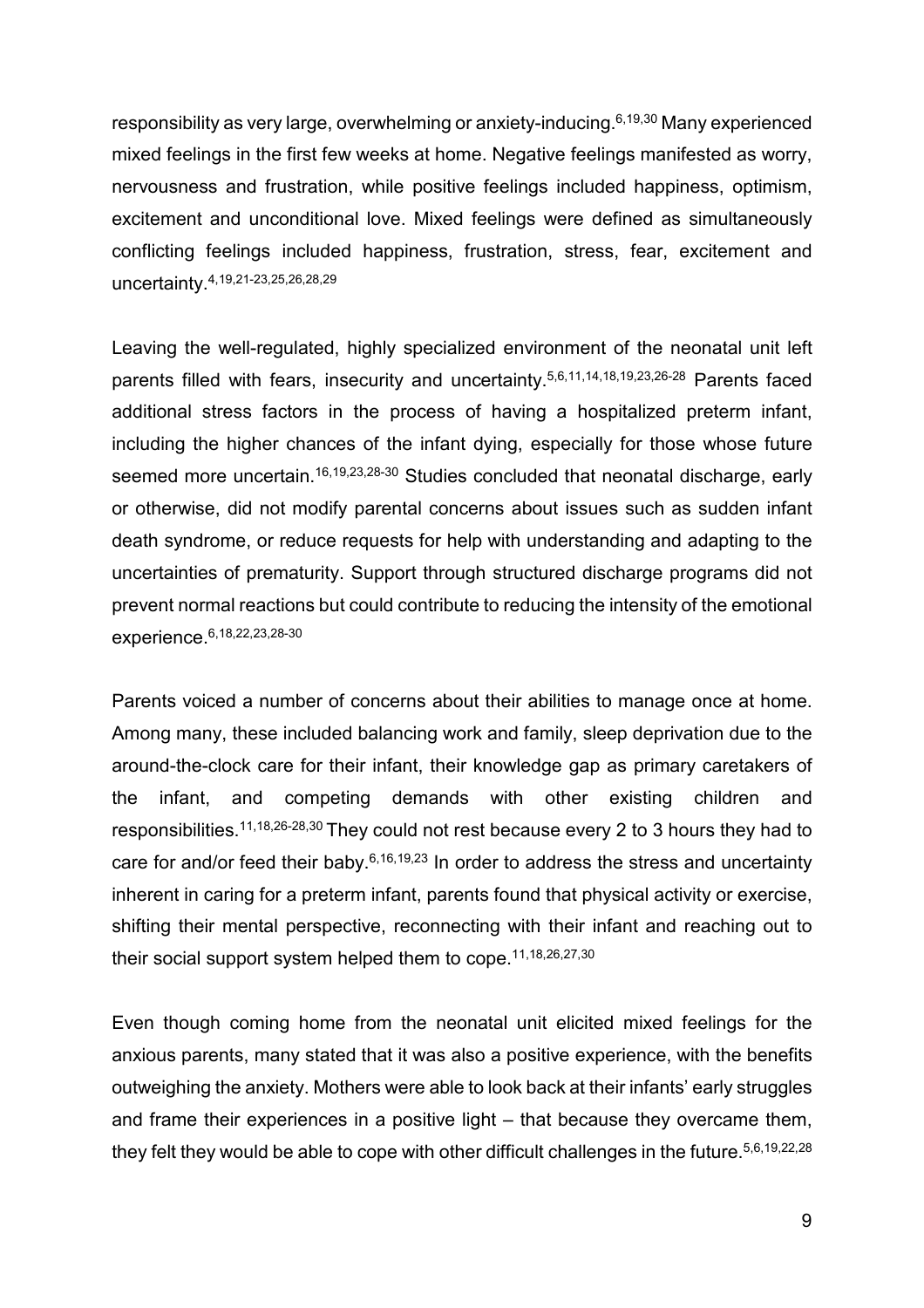#### The need for support and resources

One of the biggest facilitators during the discharge process for parents was the help from, and communication with the nursing/midwifery staff in the neonatal unit. Although some parents described feeling frustrated about the restricted visiting hours in the neonatal unit, the amount of information they received concerning their infant's condition, or last minute or delayed discharge notification, many parents appreciated establishing relationships with the neonatal unit team and learning from them. 4,5,11,19,24,29,30 Information provided by the neonatal unit staff and healthcare providers about how to care for their baby affected the mother's perception of her own competence which shaped her psychological and physical support needs. 4,11,19,30 This information would usually come in the form of parental involvement with supervised direct care in the neonatal unit which gave parents greater confidence and reduced their fear at the time of discharge. 4,6,11,14,19,21,22,24-26,29,30

Parents looked upon the discharge nurse/midwife as an authority figure and a supervisor. Nurses/midwives were seen as the ideal healthcare professionals to help parents prepare for discharge, since they were the ones with the most interactions and experience caring for their infant.<sup>4,6,19,24,11,27,30</sup> Some parents spoke of the difficulty of maintaining a sense of continuity of carer because of nurses'/midwives' shift work. 14,22,24,29 Nurses/midwives were described as being well suited to preparing parents for discharge as they were able to follow the family's evolution throughout the hospitalization and were more attuned to the family's needs. 14,22,24,29 Nurses/midwives were also shown to play a key role in empowering women during the process of acquiring their maternal role. Positive feedback from the neonatal unit staff enhanced parental readiness for discharge. 4,11,14,19,21,26,27

Some studies also highlighted that parents wanted information specific to their infant's health condition and preferred to speak directly with healthcare professionals. Parents expressed their preferred method of communication regarding discharge as face-toface conversations, as these allowed them to ask questions and clarify elements they did not understand. They also appreciated written material to supplement information already discussed in person, including books about preterm infants (often stored in the neonatal unit to read while visiting their infant), as well as clinical specialist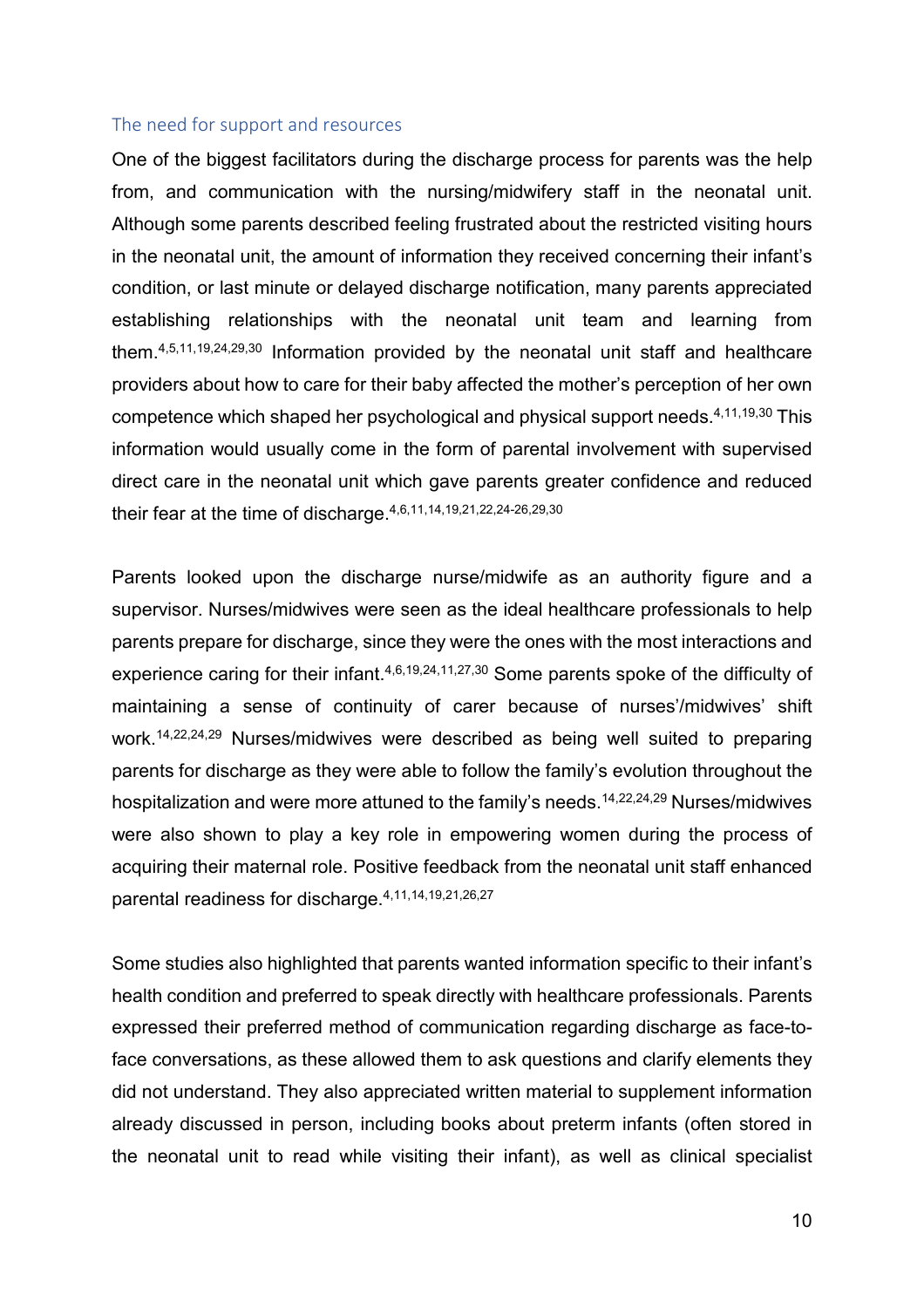nurse/midwife-led support and information sessions and online resources. 4,11,14,18,23,24,30

Other parental needs included unrestricted visiting hours to promote mother-baby contact, allowing the extended family to participate in caring for the preterm infant, and telephone communication with nursing personnel to support families when they first took their babies home. 11,16,18,23,29 Parents expressed their appreciation for one-to-one bedside teaching of caring for their infant, home follow-up visits, and a multidisciplinary approach such as a local community-based program consisting of an interdisciplinary team of physicians, nurses/midwives or a dietician that followed the infant's development and progress post-discharge. 11,14,18,26,29,30

Other important sources of support for parents are extended families and friends. Many parents relied on the social support they received from their family, partner and friends. 18,22,24,26 Although they did not feel totally confident about caring for their baby at home, they felt they would be supported by other people and other families with experience in caring for small babies, which helped them to minimize their fears and anxiety. 17,18,22,24,26,28

# **Discussion**

The literature findings highlighted four main themes of parental effects of neonatal discharge, both early and traditional. These included issues around building up parental skills or confidence, bonding with their newborn, psychological distress and the need of support and resources from family, hospital staff and the community. It is obvious that these issues were all inter-dependent upon each other, where, when accumulated, they contributed to the parents' experience of their infants' discharge. 4,10,27 These findings are consistent with the anecdotal findings suggested by Bathie and Shaw. 9

That being said, it is crucial to acknowledge that parents need time and space to bond as a family, both physically and emotionally.<sup>6,21,27,29</sup> As bonding in the hospital environment during their infant's hospitalization may be difficult for some parents,4,6,21,22,24,29 hospital staff play a role in creating a space and opportunities for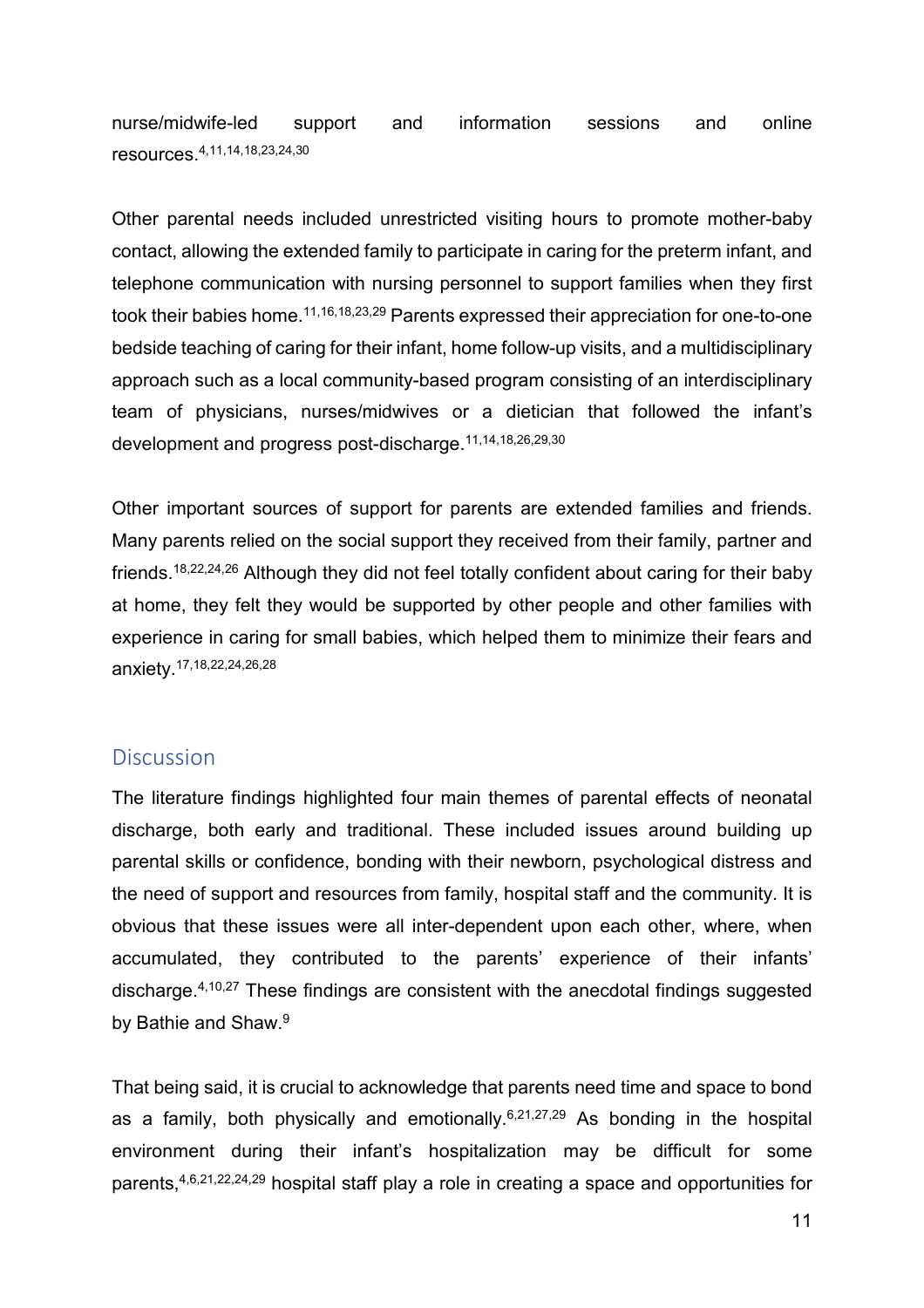parents to bond and interact with their preterm infant as much as possible. Despite parents being able to foster their relationship with their baby in the comfort of their own home, parental confidence, psychological stress and bonding challenges may still persist. 4-6,11,14-19,21-30

Support and resources from hospital staff and the community played a major role in helping parents cope with the three other effects of neonatal early discharge. Building up parental skills and confidence in caring for a newborn infant required support from not only hospital staff, but also from extended families, local community and other parents with more experience. Continuity of care should, as best as possible, be implemented considering also each family's unique needs, resources and skills. $^{6,20}$ While hospital staff are better equipped to assist parents during the discharge planning process and the days leading up to discharge, 4,11 local community follow-up teams included in NED programs,<sup>6,27</sup> and extended families and friends played an important role in supporting parents following discharge. 18,25,26

As with all studies there are limitations. The most significant limitation of this review was the lack of published studies in the English language describing the parental experience of NED between 2007 and 2018, and therefore the findings may not be truly representative and unique to parents' experience of NED as compared to neonatal discharges in general. It is possible that early discharge may accentuate the intensity of effects on parents found in this review. In addition, the studies only focused on very specific and narrow groups of the population due to language barriers. While NED programs do currently exist in some health facilities, there are minimal studies exploring the effects and outcomes of these programs. This warrants further research to assist health facilities in shaping appropriate support for parents getting ready to take their infants home early from the NNU.

## Conclusion

The purpose of this review was to find, critically appraise and then synthesize the literature published about the parental experience and outcomes of NED programs. Only three studies were identified that were specific to NED programs. However, taking the broader approach of neonatal discharge we found four main themes related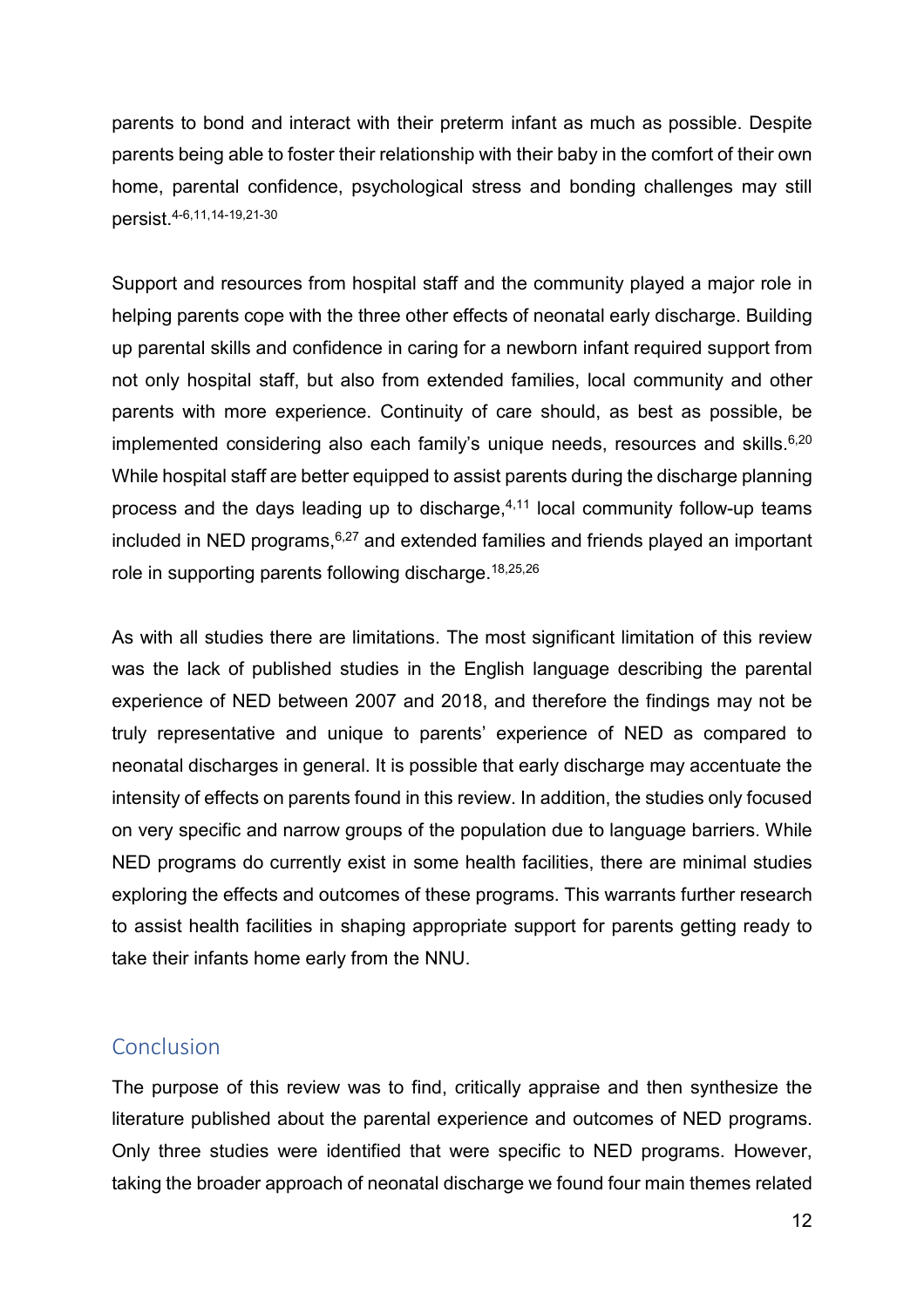to the parental experience. Despite the difficulties associated with the neonatal early discharge process, support from, and communication with healthcare professionals, especially neonatal nurses/midwives, is critical in making a difference to parents' experience of early discharge. Further studies are needed to explore the effects of different social factors such as socioeconomic status, education and cultural differences.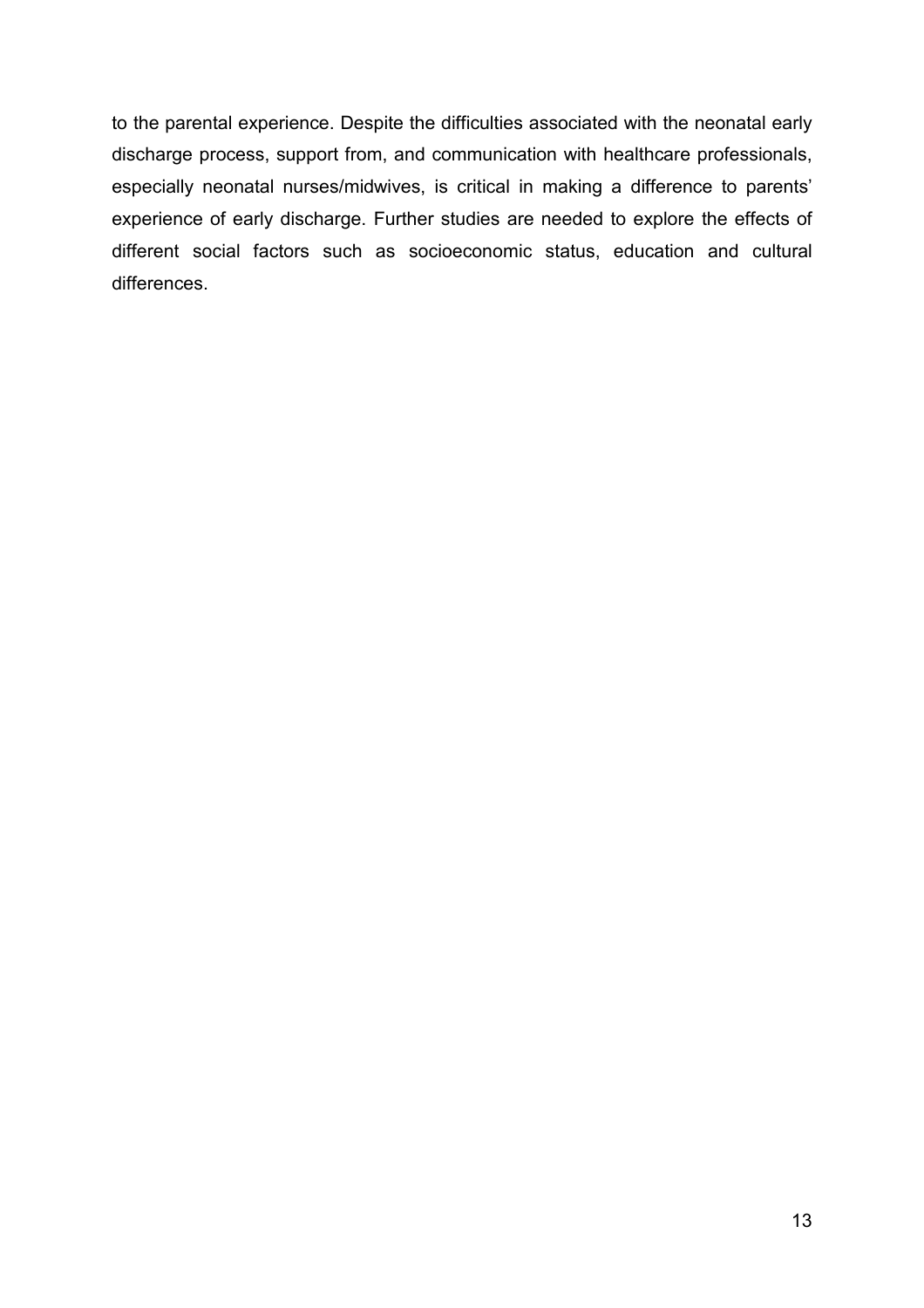# References

- 1. Martin, JA, Hamilton, BE, Osterman, MJ, Driscoll, AK, Mathews, T.J. Births: Final Data for 2015. *National vital statistics reports: from the Centers for Disease Control and Prevention, National Center for Health Statistics, National Vital Statistics System.* 2017;66(1):1.
- 2. Fanaroff, AA, Stoll, BJ, Wright, LL, Carlo, WA, Ehrenkranz, RA, Stark, AR, Bauer, CR, Donovan, EF, Korones, SB, Laptook, AR Lemons, JA. Trends in neonatal morbidity and mortality for very low birthweight infants. *Am J Obstet Gynecol*. 2007;196(2):147-e1.
- 3. Verklan, MT, Walden, M. Core Curriculum for Neonatal Intensive Care Nursing-E-Book. *Elsevier Health Sciences*. 2014
- 4. Rabelo, MZDS, Chaves, EMC, Cardoso, MVLML, Sherlock, MDSM. Feelings and expectations of mothers of preterm babies at discharge. *Acta Paulista de Enfermagem*. 2007; 20(3): 333-337.
- 5. Dellenmark‐Blom, M, Wigert, H. Parents' experiences with neonatal home care following initial care in the neonatal intensive care unit: a phenomenological hermeneutical interview study. *J Adv Nurs*. 2014; 70(3): 575-586.
- 6. Brødsgaard, A, Zimmermann, R, Petersen, M. A preterm lifeline: Early discharge programme based on family‐centred care. *J Spec Pediatr Nurs.* 2015; 20(4): 232- 243.
- 7. Collins, CT, Makrides, M, McPhee, AJ. Early discharge with home support of gavage feeding for stable preterm infants who have not established full oral feeds. *Cochrane Database Systematic Review.* 2017; (4): CD003743
- 8. Willis, L, Thureen, P, Kaufman, J, Wymore, E, Skillman, H, da Cruz, E. Enteral feeding in prostaglandin-dependent neonates: is it a safe practice? *J Pediatr*, 2008; 153(6): 867-869.
- 9. Bathie, J, Shaw, J. Early discharge home from the neonatal unit with support of naso-gastric tube feeding. *J Neonatal Nurs.* 2013; 19: 213-216
- 10.Sneath, N. Discharge teaching in the NICU: are parents prepared? An integrative review of parents' perceptions. *Neonatal Netw*. 2009; 28(4), pp.237-246.
- 11.Raffray, M, Semenic, S, Osorio-Galeano, S, Ochoa-Marín, SC. Barriers and facilitators to preparing families with premature infants for discharge home from the neonatal unit. Perceptions of health care providers. *Invest Educ Enferm*. 2014; 32(3): 379-392.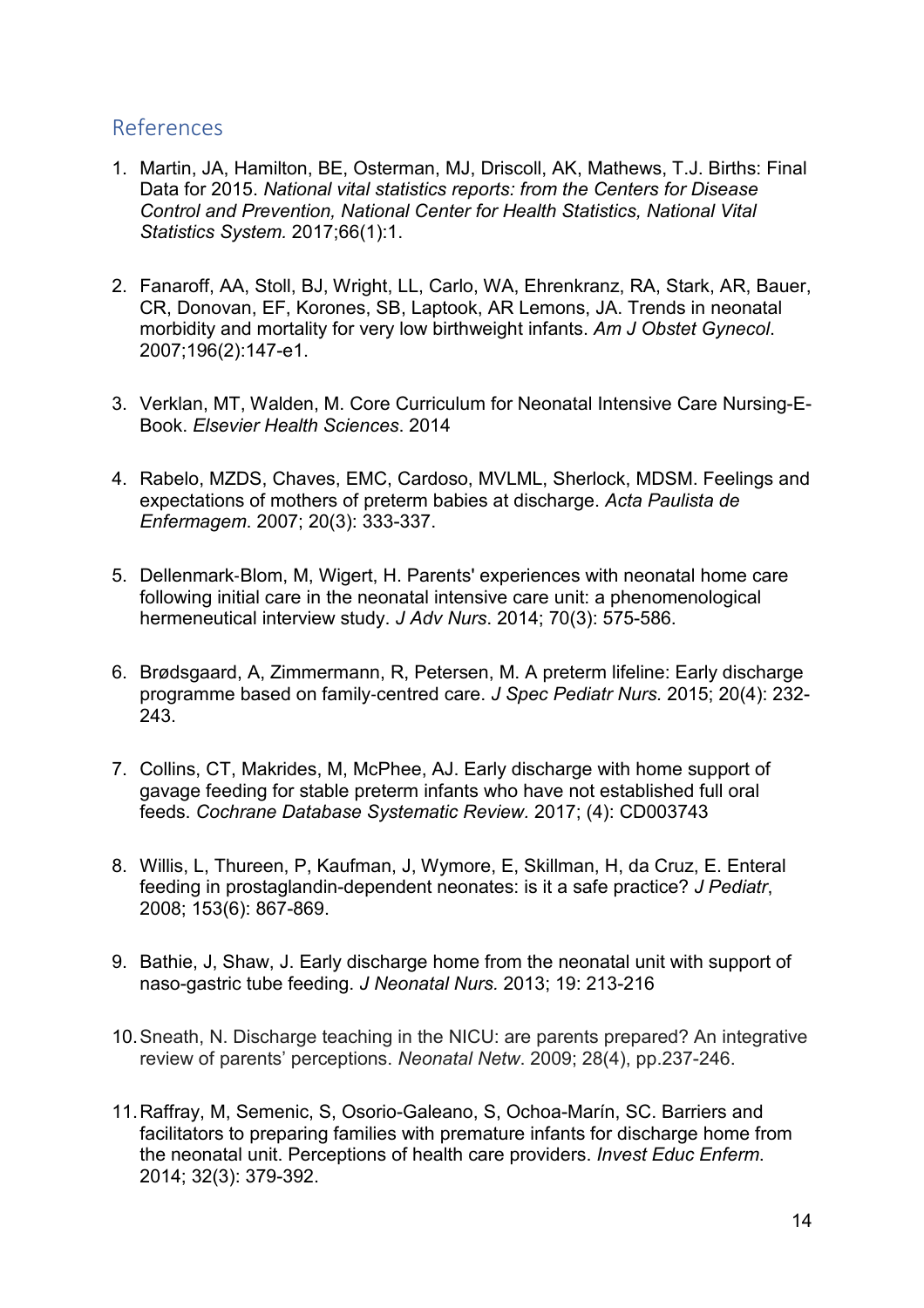- 12.Schneider, Z, Whitehead, D, Nursing and midwifery research: methods and appraisal for evidence-based practice. *Elsevier Australia.* 2016.
- 13.Coughlan, M, Cronin P. Doing a literature review in nursing, health and social care: 2nd ed. *Sage.* 2017.
- 14.Burnham, N, Feeley, N, Sherrard, K. Parents' perceptions regarding readiness for their infant's discharge from the NICU. *Neonatal Netw.* 2013; 32(5): 324-334.
- 15.Enlow, E, Anderson, C, Jovel, IJ, Chamberlain, L.J, Lorch, SA, Herbert, SL. Neonatal intensive care unit to home: the transition from parent and pediatrician perspectives, a prospective cohort study. *J Perinatol*. 2014; 34(10): 761.
- 16.Espitia, E, González, MP. Retrieving the offspring and caring for it during the first night at home. *Invest Educ Enferm*. 2013; 31(3): 354-363.
- 17.Flacking, R, Ewald, U, Starrin, B. "I wanted to do a good job": experiences of 'becoming a mother' and breastfeeding in mothers of very preterm infants after discharge from a neonatal unit. *Soc Sci Med*. 2007; 64(12): 2405-2416.
- 18.Garfield, CF, Lee, Y, Kim, HN. Paternal and Maternal Concerns for their very lowbirth-weight infants transitioning from the NICU to home. *J Perinat Neonatal Nurs.* 2014; 28(4): 305-312.
- 19.Griffin, JB, Pickler, RH. Hospital-to-home transition of mothers of preterm infants. *MCN Am J Matern Child Nurs*. 2011; 36(4): 252-257.
- 20.Hjälmhult, E, Lomborg, K. Managing the first period at home with a newborn: a grounded theory study of mothers' experiences. *Scand J Caring Sci*. 2012; 26(4), 654-662.
- 21.Hutchinson, SW, Spillett, MA, Cronin, M. Parents' experiences during their infant's transition from neonatal intensive care unit to home: A qualitative study. *Qual Rep*. 2012; 17(art. 23): 1-20
- 22.Murdoch, MR, Franck, LS. Gaining confidence and perspective: a phenomenological study of mothers' lived experiences caring for infants at home after neonatal unit discharge. *J Adv Nurs*. 2012; 68(9): 2008-2020.
- 23.Olshtain-Mann, O, Auslander, GK. Parents of preterm infants two months after discharge from the hospital: Are they still at (parental) risk? *Health Soc Work*. 2008; 33(4): 299-308.